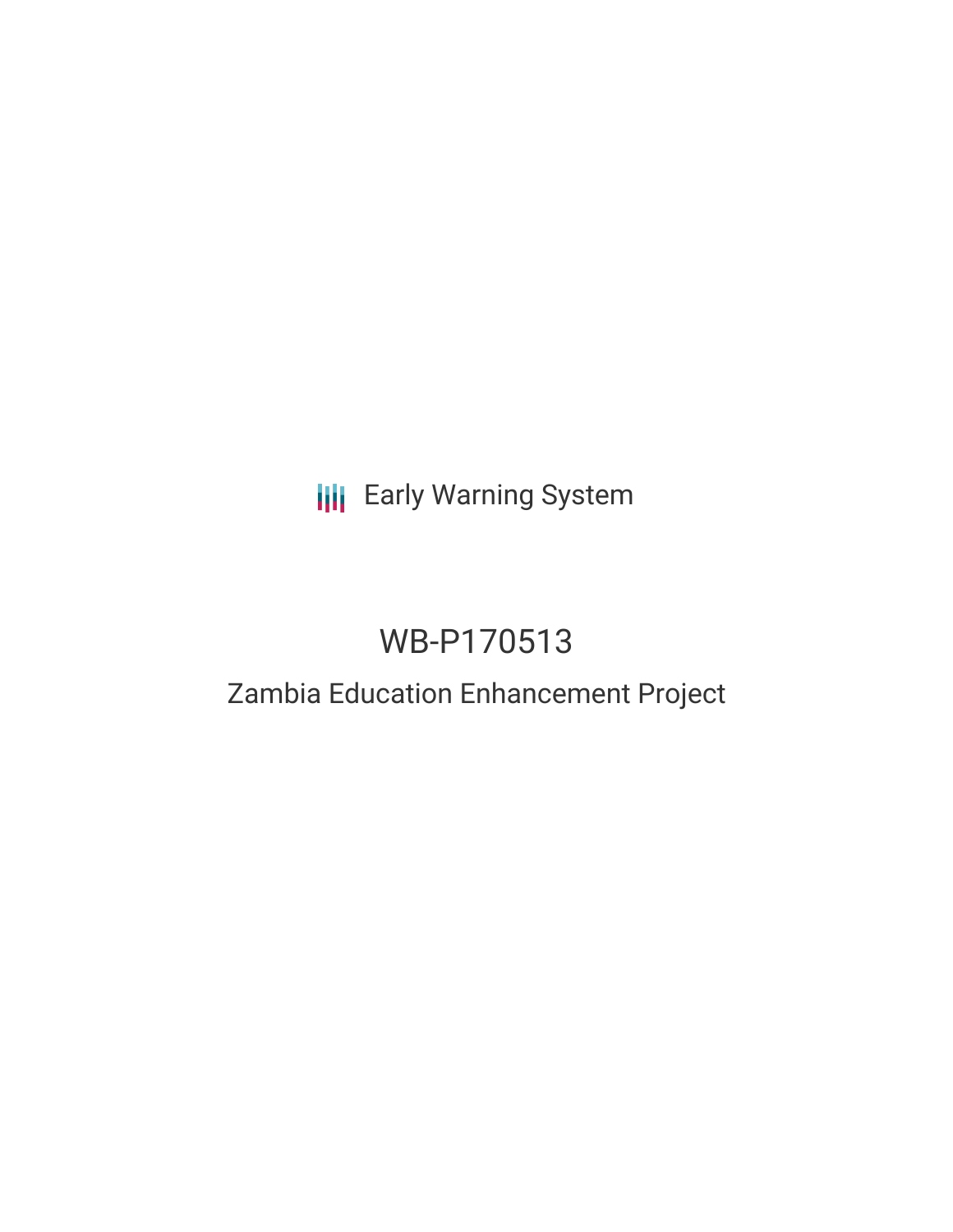

## **Quick Facts**

| <b>Countries</b>               | Zambia                      |
|--------------------------------|-----------------------------|
| <b>Financial Institutions</b>  | World Bank (WB)             |
| <b>Status</b>                  | Proposed                    |
| <b>Bank Risk Rating</b>        | B                           |
| <b>Voting Date</b>             | 2020-05-27                  |
| <b>Borrower</b>                | Government of Zambia        |
| <b>Sectors</b>                 | <b>Education and Health</b> |
| <b>Investment Type(s)</b>      | Grant                       |
| <b>Investment Amount (USD)</b> | \$120.00 million            |
| <b>Project Cost (USD)</b>      | \$120.00 million            |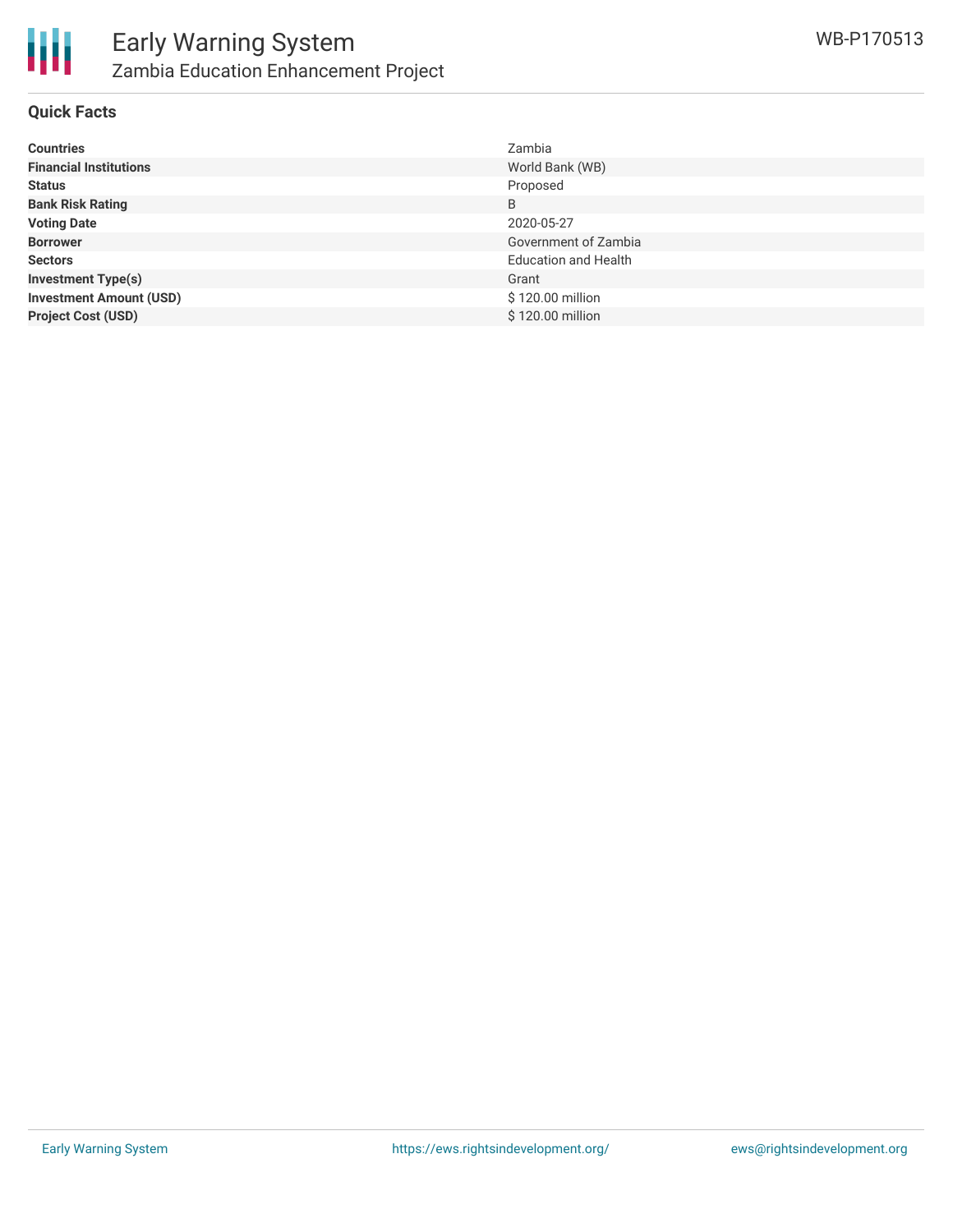

### **Project Description**

According to bank documents, the original project object was to improve the quality of teaching and learning in mathematics and science in targeted primary and secondary schools and to increase equitable access to secondary education.

The current proposed project objective for the ZEEP AF is to improve the quality of teaching and learning conditions in targeted primary and secondary schools and to increase access to secondary education focusing on girls.

The project has four components:

- 1. **Component 1: Improving the quality of teaching and learning conditions in language arts, science, and mathematics in targeted primary and secondary schools** (A total of US\$71 million with ZEEP US\$24 million and AF US\$47 million). The objective of this component is to improve the quality of teaching and learning conditions in language arts, science, and mathematics in targeted primary and secondary school. Subcomponents 1.1 and .2 of the parent ZEEP will be maintained under this component, but their geographical coverage will be expanded, number of beneficiaries increased, their implementation reoriented, and focus broadened to encompass language arts, gender-sensitive pedagogical approaches, and greater attention to strengthening girls' learning. An additional set of activities aiming at reforming teacher recruitment, deployment, and management is being introduced under the new Subcomponent 1.3. This component includes interventions which help modulate risks from climate and geophysical hazards.
	- i. Subcomponent 1.1: Enhancing teaching competencies (A total of US\$36 million with ZEEP US\$12 million and AF US\$22 million). The objective of this subcomponent is to improve the quality of teaching by enhancing primary and junior secondary school teacher competences, both in subject and pedagogical content knowledge, in language arts, mathematics, and science, and in formative assessments. Special attention will be given to gender-sensitive pedagogical approaches and strengthening girls' learning and educational attainment.
	- ii. Subcomponent 1.2: Increasing the availability of teaching and learning materials in language arts, mathematics, and science in targeted primary and secondary schools (A total of US\$ 27 million with ZEEP US\$12 million and AF US\$15 million). This subcomponent builds on existing ZEEP Subcomponent 1.2, which supports the MoGE's efforts to address the severe shortage of textbooks.
	- iii. Subcomponent 1.3: Improving teacher recruitment, deployment, and management and reducing teacher shortages in targeted primary and secondary schools (AF US\$10 million). This is a new subcomponent introduced under the AF.
- 2. **Component 2: Increasing access to safe secondary schools** (A total of IDA US\$79 million with ZEEP US\$27 million and AF US\$52 million). The objective of the original component is to increase access to secondary education in underserved communities by expanding existing primary schools into secondary schools. Given the acute shortage of secondary school space and the long home-to-school distance, which is a key barrier for girls' access to secondary education in Zambia, the AF will support construction of more secondary schools with all the facilities and features that provide a safe environment and better learning conditions for girls.
- 3. **Component 3: Enhancing institutional capacity for implementation of safe school program** (AF US\$10 million). This is a new component aimed at enhancing institutional capacity to implement a safe school program that would ensure safe and inclusive learning environments for girls and boys and protect them from violence at school, including SRGBV. The objective is to strengthen the institutional mechanisms within the school and the community to prevent and address issues of violence namely SRGBV, protecting girls from sexual abuse and exploitation, and equipping schools with knowledge and information on ensuring child safety and effectively responding to violence against children. Activities proposed in this component are part of a comprehensive package of interventions supported by the ZEEP AF to ensure safe schools in Zambia, as outlined in box 1, which focuses on five key interventions areas associated with ensuring the provision of safe schools.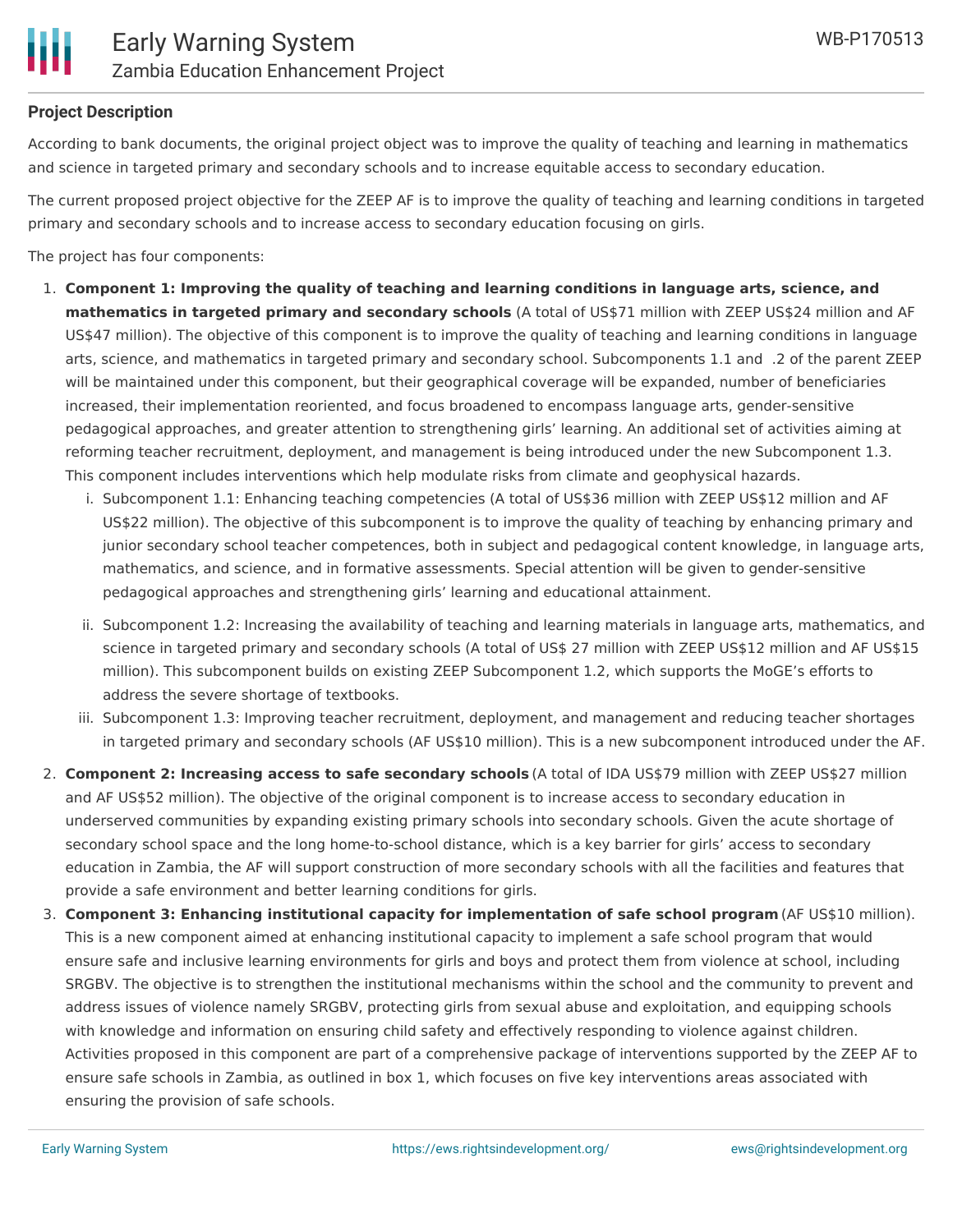

### **Investment Description**

World Bank (WB)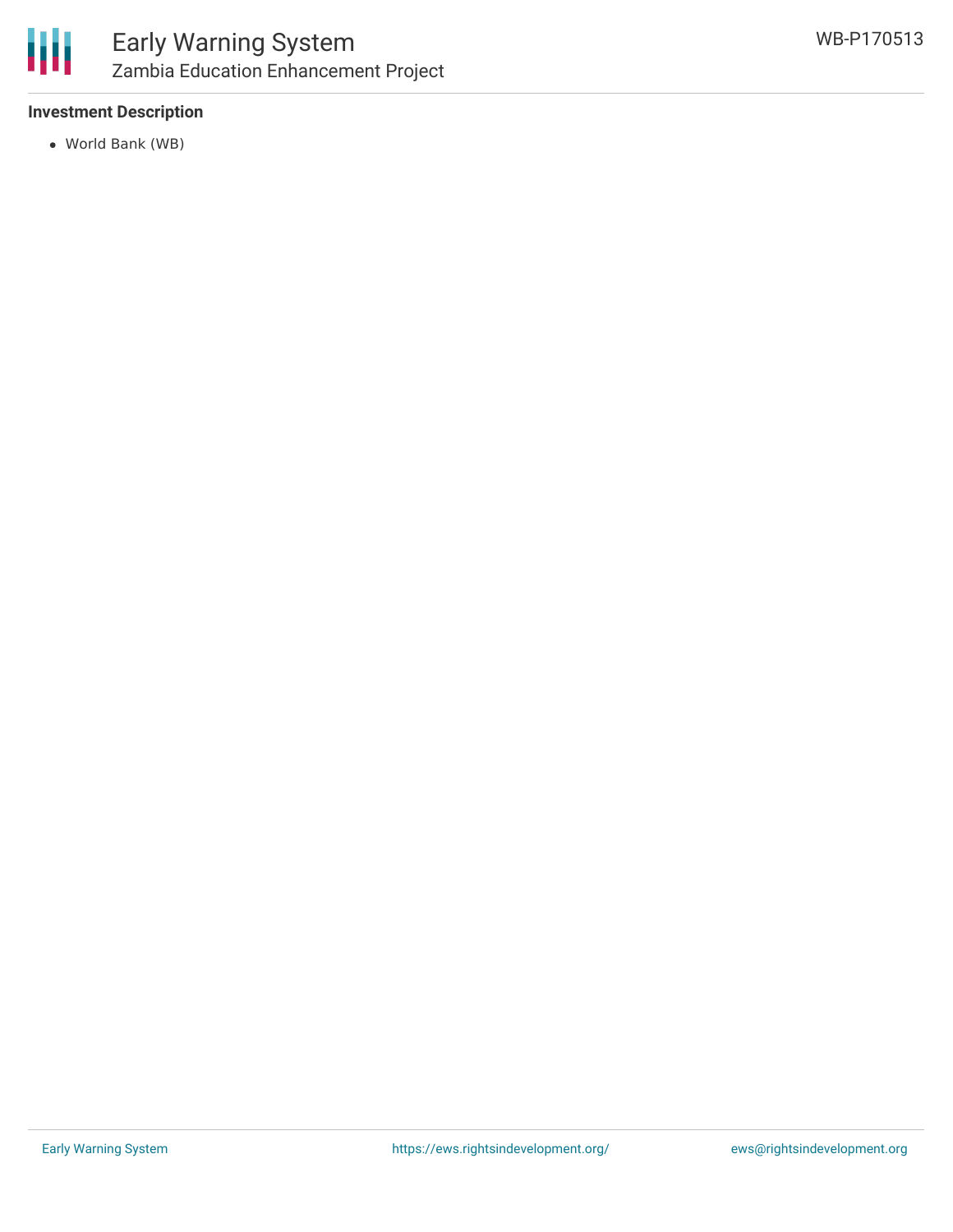

### **Contact Information**

#### **World Bank:**

Nalin Jena Senior Education Specialist

Yoko Nagashima Senior Education Specialist

#### **Borrower:**

Ministry of Finance Mr. Mukuli Chikuba Permanent Secretary [mukuli.chikuba@mof.gov.zm](mailto:mukuli.chikuba@mof.gov.zm)

#### **Implementing Agency:**

Ministry of General Education Dr. Jobbicks Kalumba Permanent Secretary - Education Services [jobbicks.kalumba@moge.gov.zm](mailto:jobbicks.kalumba@moge.gov.zm)

#### **ACCOUNTABILITY MECHANISM OF WORLD BANK**

The World Bank Inspection Panel is the independent complaint mechanism and fact-finding body for people who believe they are likely to be, or have been, adversely affected by a World Bank-financed project. If you submit a complaint to the Inspection Panel, they may investigate to assess whether the World Bank is following its own policies and procedures for preventing harm to people or the environment. You can contact the Inspection Panel or submit a complaint by emailing ipanel@worldbank.org. You can learn more about the Inspection Panel and how to file a complaint at: http://ewebapps.worldbank.org/apps/ip/Pages/Home.aspx.